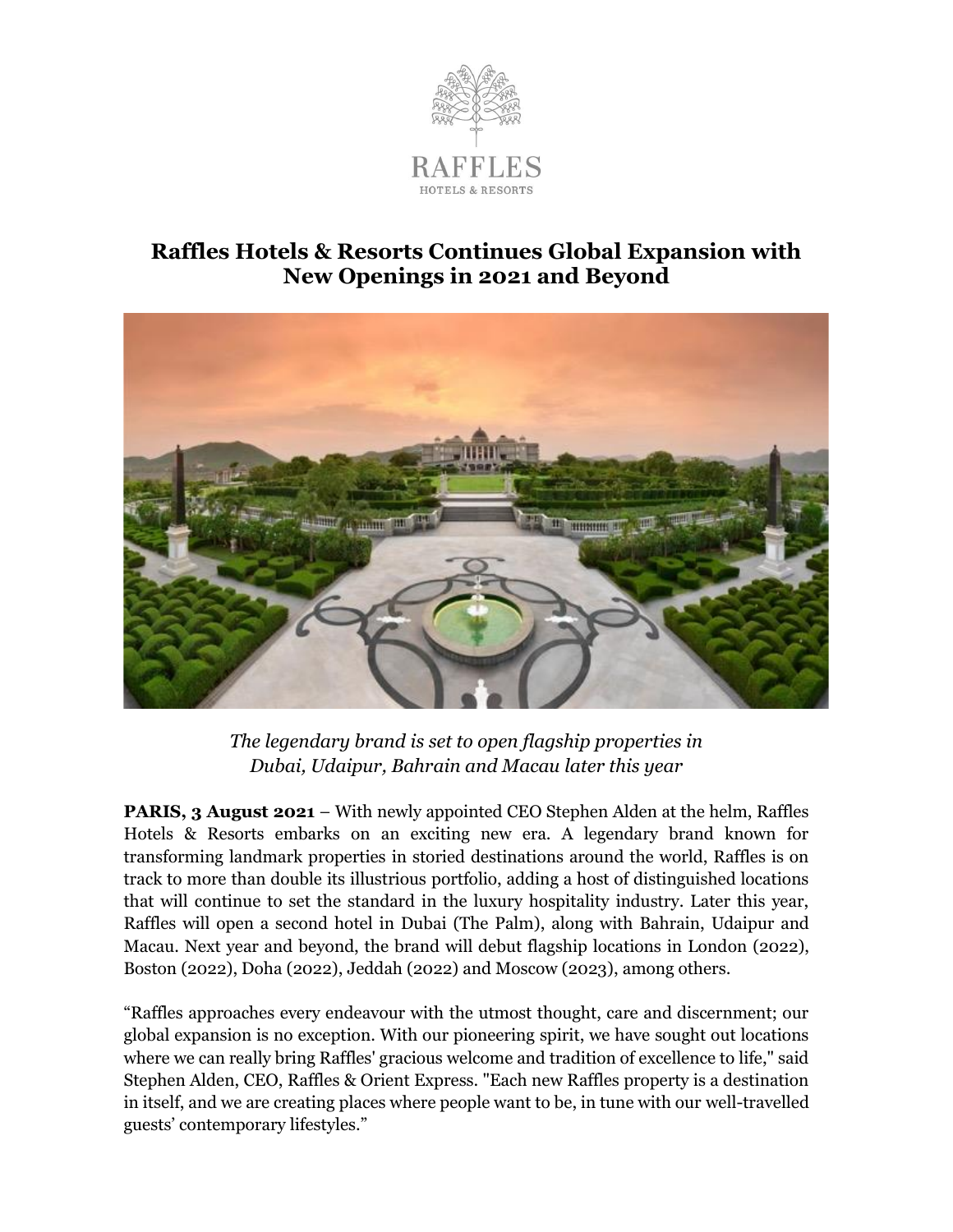

Next year will see two watershed moments for the brand – with Raffles making its debut in North America and the United Kingdom. Raffles Boston Back Bay Hotel & Residences is located in the heart of the Back Bay, Boston's most prestigious neighbourhood, and comprises a distinctive hotel as well as exquisitely appointed residences.

Raffles London at The OWO and The OWO Residences by Raffles will be an opening unlike any other in London. Located within the iconic Grade II\* listed Old War Office building, an architectural masterpiece originally completed in 1906 which has witnessed world-shaping events, this property is set to be a momentous addition to the brand.

# **2021 Openings**

**\_\_\_\_\_\_\_\_\_\_\_\_\_\_\_\_\_\_\_\_\_\_\_\_\_\_\_\_\_\_\_\_**

## **Raffles the Palm, Dubai**

Raffles the Palm Dubai is set to open its doors in Q4 of 2021. This will be the first Raffles resort on the Palm Jumeirah – the world's largest manmade island and archipelago. Raffles the Palm Dubai, located across 100,000 square metres of landscape on the West Crescent, will feature 389 luxurious rooms, suites, and villas, each with a balcony and sea-view terrace, and offer eight bar and restaurant concepts.



## **Raffles Al Areen Palace, Bahrain**

A serene sanctuary known as 'the island of a million palm trees', Raffles Al Areen Palace is located near the island's protected wildlife park and reserve – home to a wide range of exotic animals and desert plants. With 78 opulent pool villas, one of the largest spas in the region and a wealth of tailor-made and signature Raffles experiences, this palatial property is set to redefine luxury hospitality in Bahrain. Honouring the Raffles heritage, the property will



play its part as a cultural hotspot. A collection of one- and two-bedroom villas will feature living and dining areas, an intimate office, and expansive master bedrooms with ensuite bathrooms. A lush and majestic resort, Raffles Al Areen will feature an enchanting secret garden under the care of the hotel's dedicated palace botanist.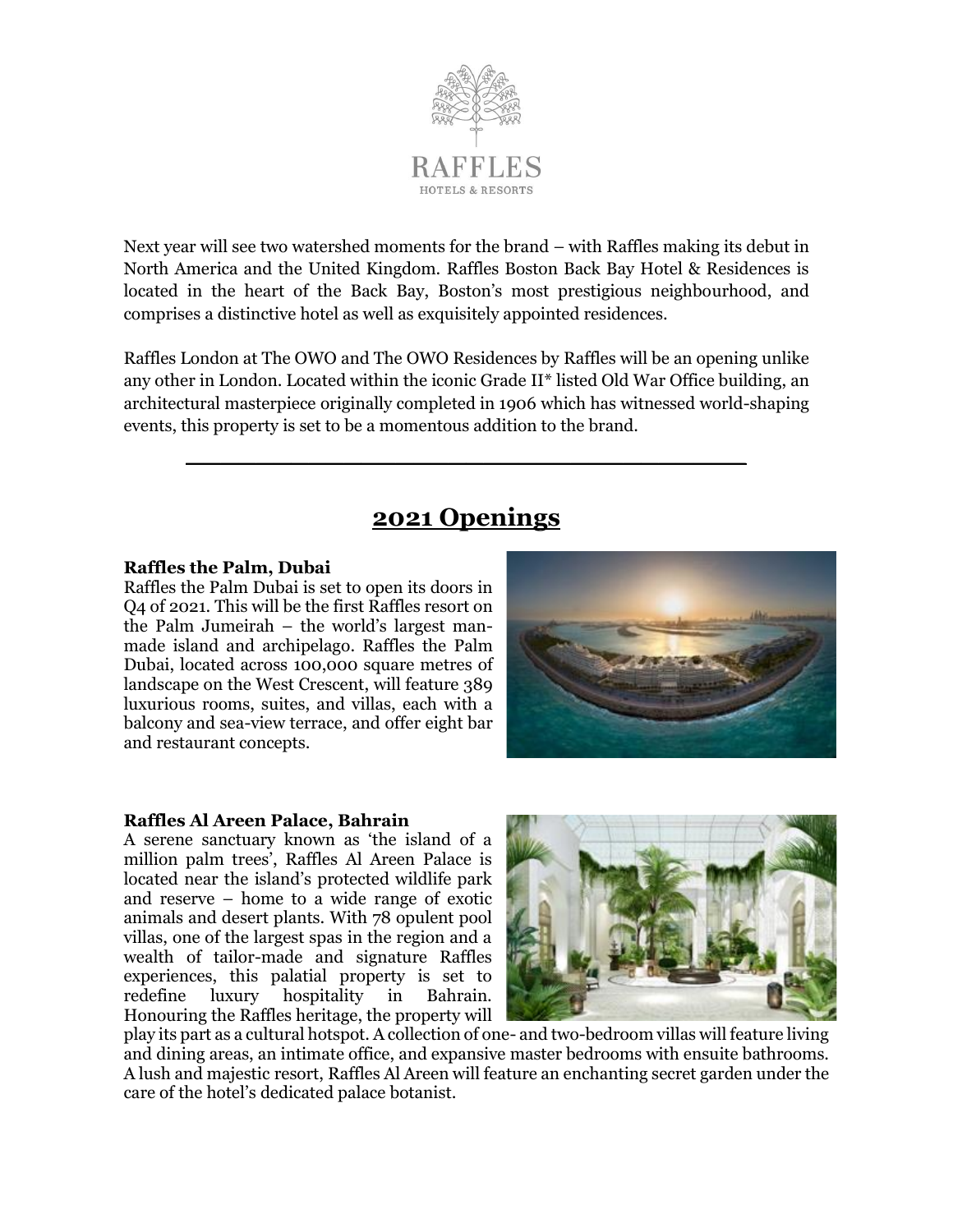

## **Raffles Udaipur, India**

Bringing this newbuilt site to life on a 21-acre private island in Udai Sagar Lake, the palatial Raffles Udaipur will be a sumptuous property, set to open in 2021. Surrounded by spectacular hills and a view of the 400-year-old temple in the background, the property has 101 rooms, each with a private pool. The hotel will provide a rare and authentic experience of one of India's most scenic destinations.



## **Raffles at Galaxy Macau**

Raffles at Galaxy Macau will be situated within a stunning architectural landmark featuring a glass airbridge that connects the two towers on every floor. Each of the 450 suites draws inspiration from a modern palazzo, with curated artworks and some featuring private pools and gardens. Raffles at Galaxy Macau will be a spectacular addition to the Galaxy Macau, a world-class luxury integrated resort that offers an array of bespoke leisure activities, on-site entertainment and a specialty restaurant helmed by a multi-Michelin-starred Japanese chef.



# **2022 Openings & Beyond**

## **Raffles London at The OWO, UK**

Set in one of the most glamorous and legendary locations in London, Raffles London at The OWO will be the capital's first Raffles property  $-$  a storied building that served as Winston Churchill's base during the Second World War and was the birthplace of Ian Fleming's James Bond. Many original architectural details have been preserved while also allowing room for updated design elements. Comprising of 125 rooms and suites, 85 residences, a collection of nine restaurants and bars and an immersive spa,



the hotel and residences represent an incredible opportunity for the public to experience this historic property. It is set to be completed in 2022 and will open to the public for the first time in more than a century.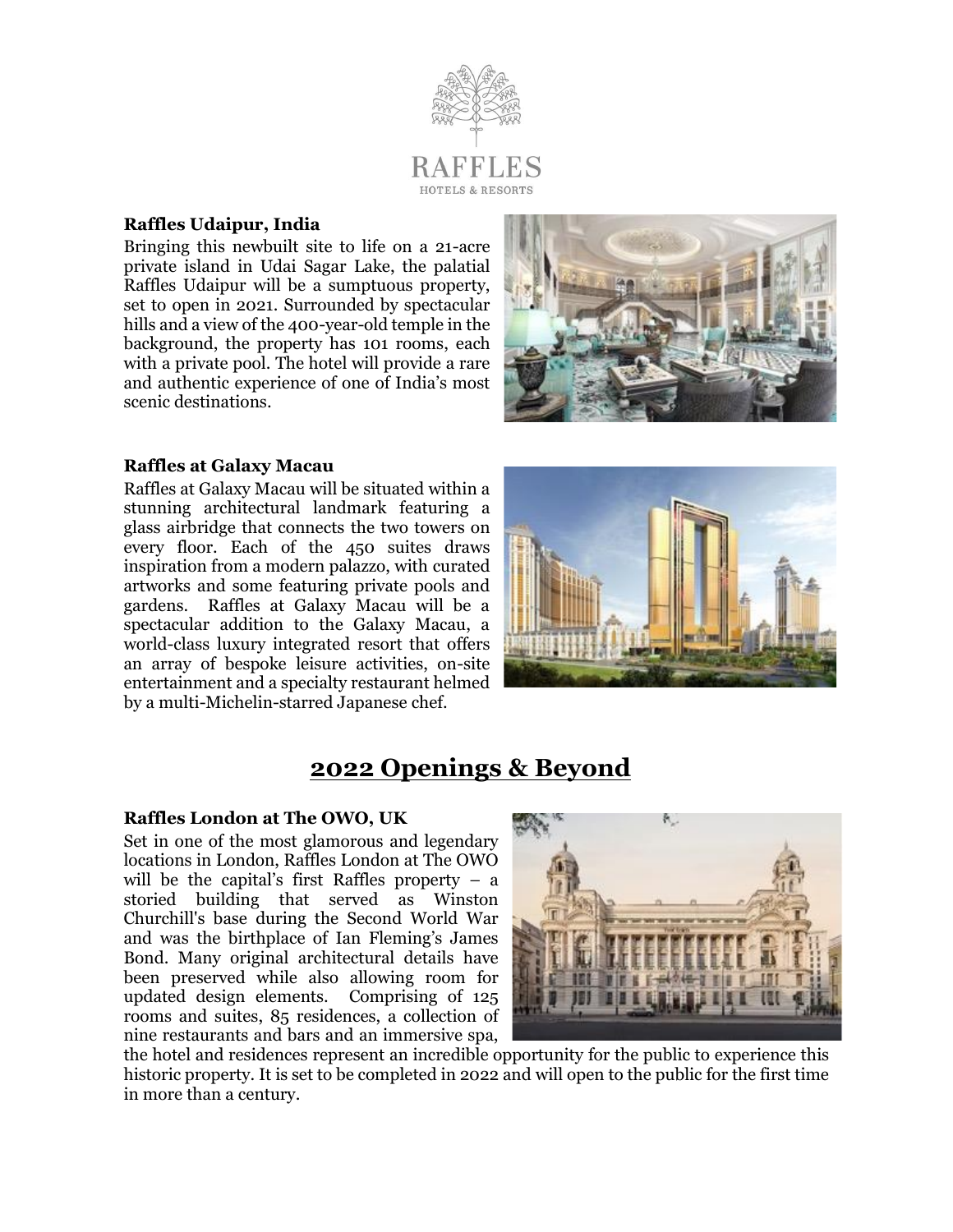

## **Raffles Boston Back Bay Hotel & Residences, USA**

Raffles Boston will be the brand's first mixed-use North American venture, featuring both a hotel and private residences. Located in Boston's prestigious Back Bay neighbourhood, just a block away from Copley Square, the 35-storey building will be a new landmark in Boston's skyline, with 146 residences, 147 guest rooms, and six restaurant and bar venues, including a sky bar and speakeasy. The property will feature state-of-theart facilities and amenities. The striking threestory sky lobby, the first of its kind in Boston, will be the centrepiece of the property, complete with a grand staircase spanning the 17th, 18th and 19th floors.



## **Raffles Doha, Qatar**

A cultural tribute to Qatar's heritage, the Iconic Towers in Lusail, a representation of Qatar's national seal, will be home to the new Raffles Doha. A lavishly impressive property with 132 sophisticated suites and 49 branded apartments, the luxurious combo hotel will feature state-ofthe-art entertainment and recreational facilities, boutique shopping, movie theatres, restaurants and a cigar lounge, as well as a variety of meeting spaces.



## **Raffles Jeddah, Kingdom of Saudi Arabia**

Inspired by the rich history of Saudi Arabia and Jeddah's old town architecture, Raffles Jeddah will have 181 guestrooms – including a spectacular wedding suite and penthouse suite with in-room entertainment – and 188 branded residences. Alongside six restaurants and lounges, there will be an extensive library, a 1,200 square metre spa with eight treatment rooms and a state-of-the-art fitness club. The hotel's meeting facilities include a 1,500 square metre ballroom overlooking the corniche and 1,000 square metres of conference rooms.